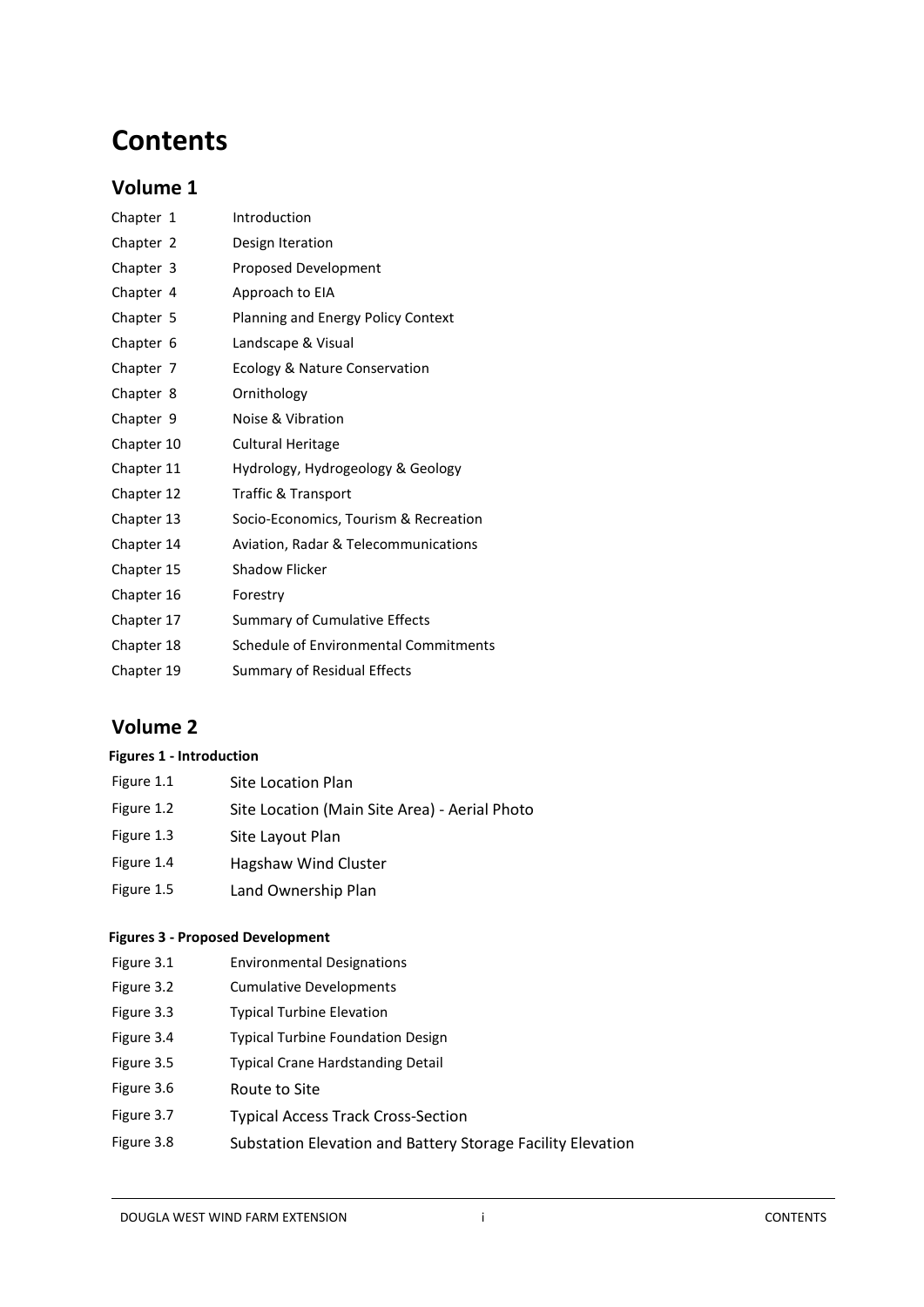- Figure 3.9 Meteorological Monitoring Mast
- Figure 3.10 Construction Compound
- Figure 3.11 Core Paths and Wider Path Network
- Figure 3.12 Outdoor Access Plan
- Figure 3.13 Indicative Grid Connection Route Plan

# **Figures 6 - Landscape and Visual**

| Figure 6.1  | Site Location and LVIA Study Area                                                                                                                              |
|-------------|----------------------------------------------------------------------------------------------------------------------------------------------------------------|
| Figure 6.2  | Other Wind Farms within 35km                                                                                                                                   |
| Figure 6.3  | Other Wind Farms within 15km                                                                                                                                   |
| Figure 6.4  | Landscape Designations within 20km                                                                                                                             |
| Figure 6.5  | Landscape Character Types within 35km                                                                                                                          |
| Figure 6.6  | Landscape Character Types within 20km                                                                                                                          |
| Figure 6.7  | Blade Tip ZTV to 35km                                                                                                                                          |
| Figure 6.8  | Blade Tip ZTV to 35km (NW Quadrant)                                                                                                                            |
| Figure 6.9  | Blade Tip ZTV to 35km (SW Quadrant)                                                                                                                            |
| Figure 6.10 | Blade Tip ZTV to 35km (SE Quadrant)                                                                                                                            |
| Figure 6.11 | Blade Tip ZTV to 35km (NE Quadrant)                                                                                                                            |
| Figure 6.12 | Blade Tip ZTV to 15km (Site Centred)                                                                                                                           |
| Figure 6.13 | Hub Height ZTV to 35km                                                                                                                                         |
| Figure 6.14 | Hub Height ZTV to 35km (NW Quadrant)                                                                                                                           |
| Figure 6.15 | Hub Height ZTV to 35km (SW Quadrant)                                                                                                                           |
| Figure 6.16 | Hub Height ZTV to 35km (SE Quadrant)                                                                                                                           |
| Figure 6.17 | Hub Height ZTV to 35km (NE Quadrant)                                                                                                                           |
| Figure 6.18 | Hub Height ZTV to 15km (Site Centred)                                                                                                                          |
| Figure 6.19 | Landscape Character Types within 20km Overlaid on ZTV                                                                                                          |
| Figure 6.20 | Local Landscape Context                                                                                                                                        |
| Figure 6.21 | Topography Plan                                                                                                                                                |
| Figure 6.22 | <b>Principal Visual Receptors</b>                                                                                                                              |
| Figure 6.23 | Viewpoint Locations Overlaid on ZTV                                                                                                                            |
| Figure 6.24 | Cumulative ZTV with Nutberry, Galawhistle, Hagshaw Existing and Extension and<br>Hazelside Farm                                                                |
| Figure 6.25 | Cumulative ZTV with Douglas West and Poniel                                                                                                                    |
| Figure 6.26 | Cumulative ZTV with Cumberhead, Dalquhandy resubmssions and Hagshaw Repower                                                                                    |
| Figure 6.27 | Cumulative ZTV with Middle Muir, Andershaw, Kennoxhead, Glenmuckloch, Lethans                                                                                  |
| Figure 6.28 | Cumulative ZTV with Low Whiteside Farm, Letham Farm, Auchren Farm, M74 Eco Park,<br>Broken Cross Small, Yonderton Farm, JJ's Farm, Birkhill, Nether Fauldhouse |
| Figure 6.29 | Cumulative ZTV with Auchrobert, South Priorhill, Kype Muir and Extension, Dungavel,<br>Lochhead, Stoney Hill, Bank End Rig and Bank End Rig II                 |
| Figure 6.30 | Cumulative ZTV with Glentaggart, Penbreck and Broken Cross                                                                                                     |
| Figure 6.31 | Cumulative ZTV with Lowther Hills and Harryburn                                                                                                                |
|             |                                                                                                                                                                |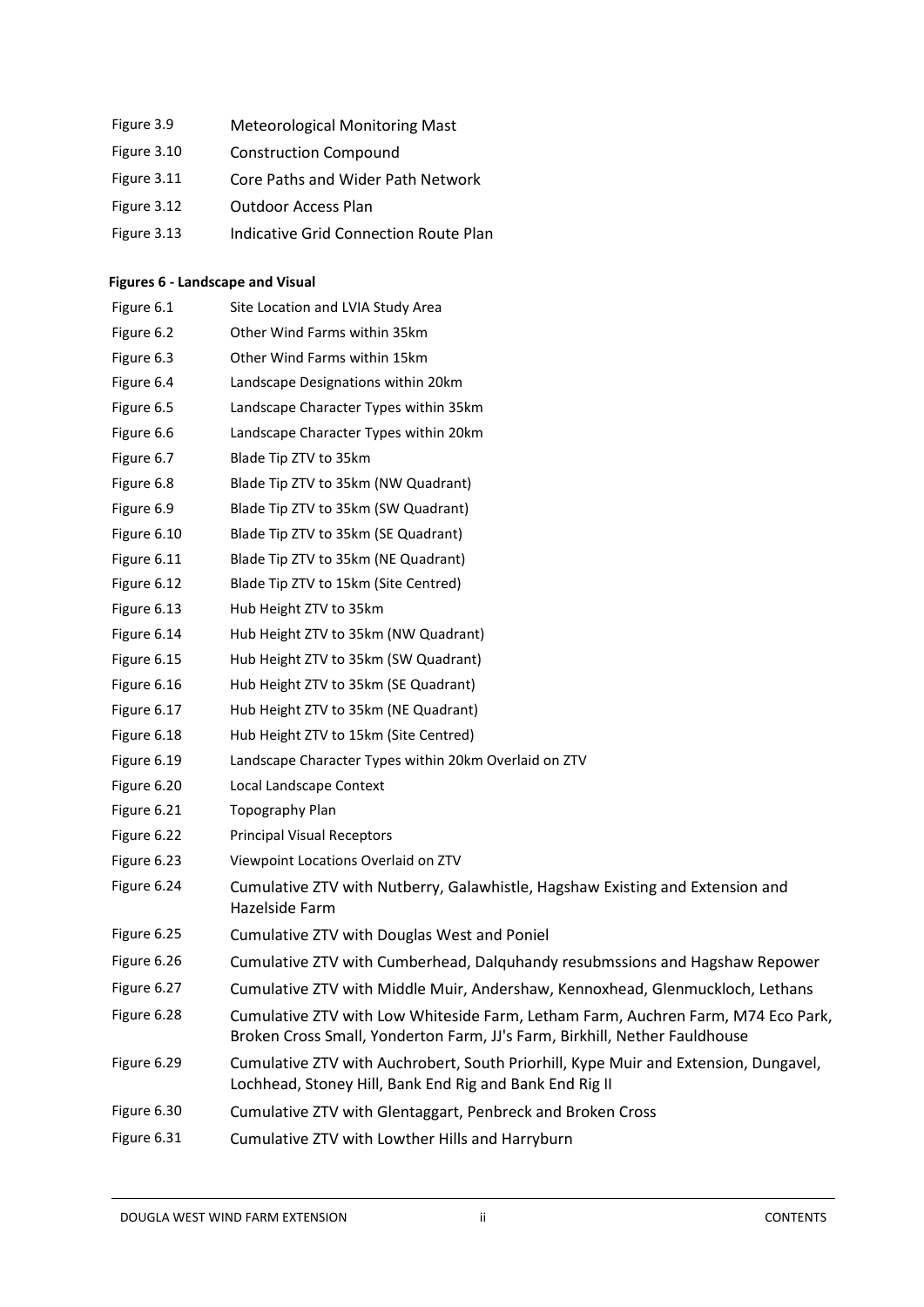#### **Figures 7 - Ecology**

| Figure 7.1    | <b>Ecological Designated Sites within 5km</b>         |
|---------------|-------------------------------------------------------|
| Figure 7.2    | Wind Farms within 2km                                 |
| Figure 7.3a-f | NVC & Habitats Study Area and Survey Results          |
| Figure 7.4a-f | Potential GWDTE Study Area and Survey Results         |
| Figure 7.5    | <b>Great Crested Newt Habitat Suitability Results</b> |
| Figure 7.6    | Nyctalus spp. Records within 20km of the Study Area   |
| Figure 7.7    | Temporal Bat Survey Results: May 2018                 |
| Figure 7.8    | Temporal Bat Survey Results: June 2018                |
| Figure 7.9    | Temporal Bat Survey Results: July 2018                |
| Figure 7.10   | Temporal Bat Survey Results: August 2018              |
| Figure 7.11   | Temporal Bat Survey Results: September 2018           |
| Figure 7.12   | Douglas West Fisheries Monitoring Points              |

#### **Figures 8 - Ornithology**

| Figure 8.1 | Ornitholgical Designated Sites within 20km              |
|------------|---------------------------------------------------------|
| Figure 8.2 | Wind Farm Projects within 2km                           |
| Figure 8.3 | Site Boundary and Study Area                            |
| Figure 8.4 | Flight Activity Surveys Vantage Point and Viewshed 2018 |
| Figure 8.5 | Flight Activity Results: 2018 Breeding Season           |
| Figure 8.6 | <b>Wader Activity Breeding Season 2018</b>              |
| Figure 8.7 | Raptor Activity Breeding Season 2018                    |
| Figure 8.8 | <b>Black Grouse Historic Records</b>                    |

#### **Figure 9 - Noise and Vibration**

Figure 9.1 Noise Measurement& Sensitive Receptors Locations

#### **Figures 10 - Cultural Heritage**

- Figure 10.1 Inner Study Area
- Figure 10.2 Middle Study Area
- Figure 10.3 Outer Study Area
- Figure 10.4 Cumulative Schemes
- Figure 10.5 Wireline Image Earl of Angus Monument
- Figure 10.6 Wireline Image St Bride's Chapel
- Figure 10.7 Wireline Image Douglas Parish Church
- Figure 10.8 Wireline Image Wildshaw Hill Cairn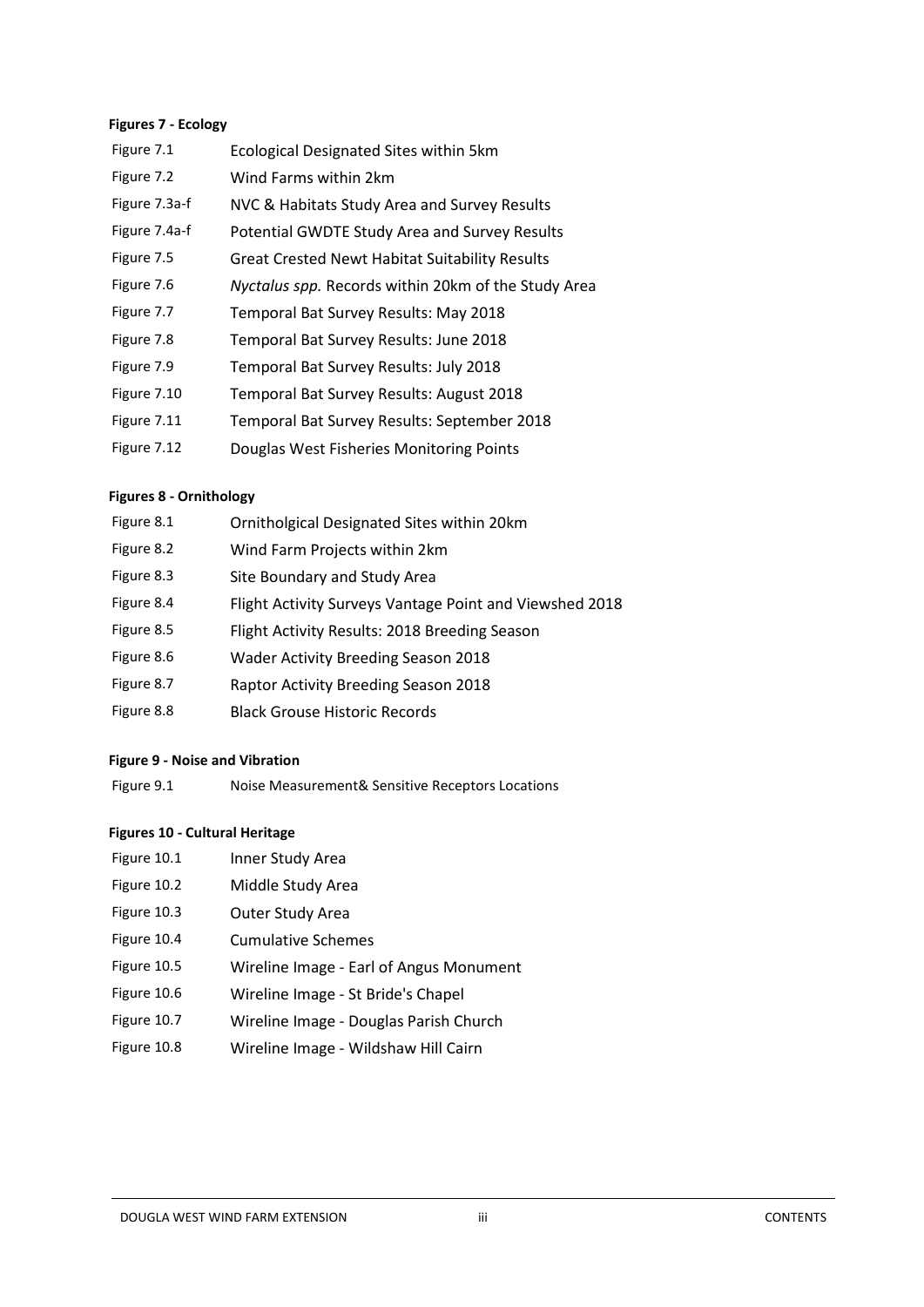#### **Figures 11 - Hydrology, Hydrogeology and Geology**

| Figure 11.1 | Hydrology Study Area             |
|-------------|----------------------------------|
| Figure 11.2 | Watercourses and Waterbodies     |
| Figure 11.3 | Solid Geology                    |
| Figure 11.4 | <b>Superficial Geology</b>       |
| Figure 11.5 | <b>Peat Survey Results</b>       |
| Figure 11.6 | Potential GWDTE - Main Site Area |
|             |                                  |

#### **Figure 12 - Traffic and Transport**

Figure 12.1 Traffic Count Locations

## **Figure 15 - Shadow Flicker**

Figure 15.1 Shadow Flicker Study Area

#### **Figures 16 - Forestry**

| Figure 16.1 | <b>Baseline Felling Plan</b>      |
|-------------|-----------------------------------|
| Figure 16.2 | <b>Baseline Replanting Plan</b>   |
| Figure 16.3 | Wind Farm Felling Phase Plan      |
| Figure 16.4 | Wind Farm Replanting Plan         |
| Figure 16.5 | Infrastructure Felling Plan       |
| Figure 16.6 | <b>Compensatory Planting Plan</b> |

# **Volume 3**

## **Appendix 1 - Introduction**

Appendix 1.1 3R Energy Forward Strategy

#### **Appendix 2 - Design Iteration**

Appendix 2.1 Comparative Wireframes

#### **Appendices 4 - Approach to EIA**

- Appendix 4.1 EIA Scoping Report
- Appendix 4.2 Scottish Government's Scopping Opinion
- Appendix 4.3 Further EIA Consultation
- Appendix 4.4 Section 36 Gatecheck Report

#### **Appendices 6- Landscape and Visual**

- Appendix 6.1 LVIA Assessment Criteria
- Appendix 6.2 Information to be Read in Conjunction with Visualisations
- Appendix 6.3 Viewpoint Assessment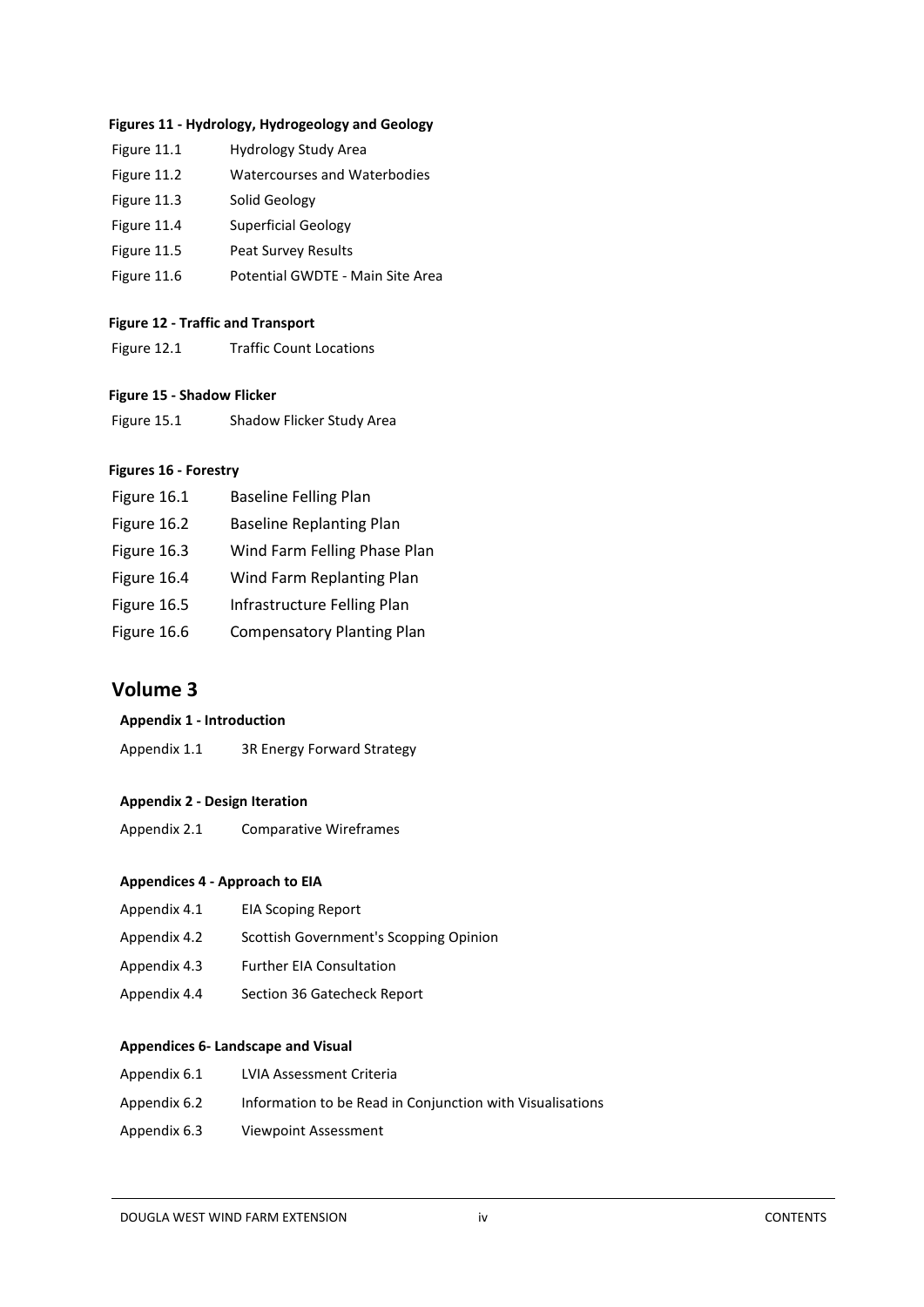- Appendix 6.4 Residential Visual Amenity Study
- Appendix 6.4 Visible Assessment of Turbine Lighting

#### **Appendices 7 - Ecology and Nature Conservation**

- Appendix 7.1 NVC Survey
- Appendix 7.2 Bat Survey

#### **Appendix 8 - Ornithology**

Appendix 8.1 Ornithology Technical Report

#### **Appendices 9 - Noise and Vibration**

| Appendix 9.1 | Photographs of Background Noise Survey Locations |
|--------------|--------------------------------------------------|
| Appendix 9.2 | <b>Background Noise Time Histories</b>           |
| Appendix 9.3 | <b>Scatter Plots</b>                             |
| Appendix 9.4 | <b>Wind Direction During Surveys</b>             |
| Appendix 9.5 | <b>Predicted Noise Immission Levels</b>          |
| Appendix 9.6 | <b>Cumulative Developments</b>                   |
| Appendix 9.7 | Alternative Candidate Turbine Type               |
|              |                                                  |

#### **Appendix 10 - Cultural Heritage**

- Appendix 10.1 Gazetteer of Heritage Assets within the Inner Study Area
- Appendix 10.2 Gazetteer of Heritage Assets within the Middle Study Area
- Appendix 10.3 Gazetteer of Heritage Assets within the Outer Study Area

#### **Appendices 11 - Hydrology, Hydrogeology and Geology**

- Appendix 11.1 Peat Slide Risk Assessment and Outline Peat Management Plan
- Appendix 11.2 Water Crossing Schedule
- Appendix 11.3 Level 1 Flood Risk Assessment
- Appendix 11.4 Mining Risk Assessment

#### **Appendix 12 - Traffic and Transport**

Appendix 12.1 Swept Path Analysis

#### **Appendix 13 - Socio-Economics, Tourism and Recreation**

Appendix 13.1 Responsible Contracting Policy

#### **Appendix 15 - Shadow Flicker**

- Appendix 15.1 Meteorological Data
- Appendix 15.2 Shadow Flicker Graphs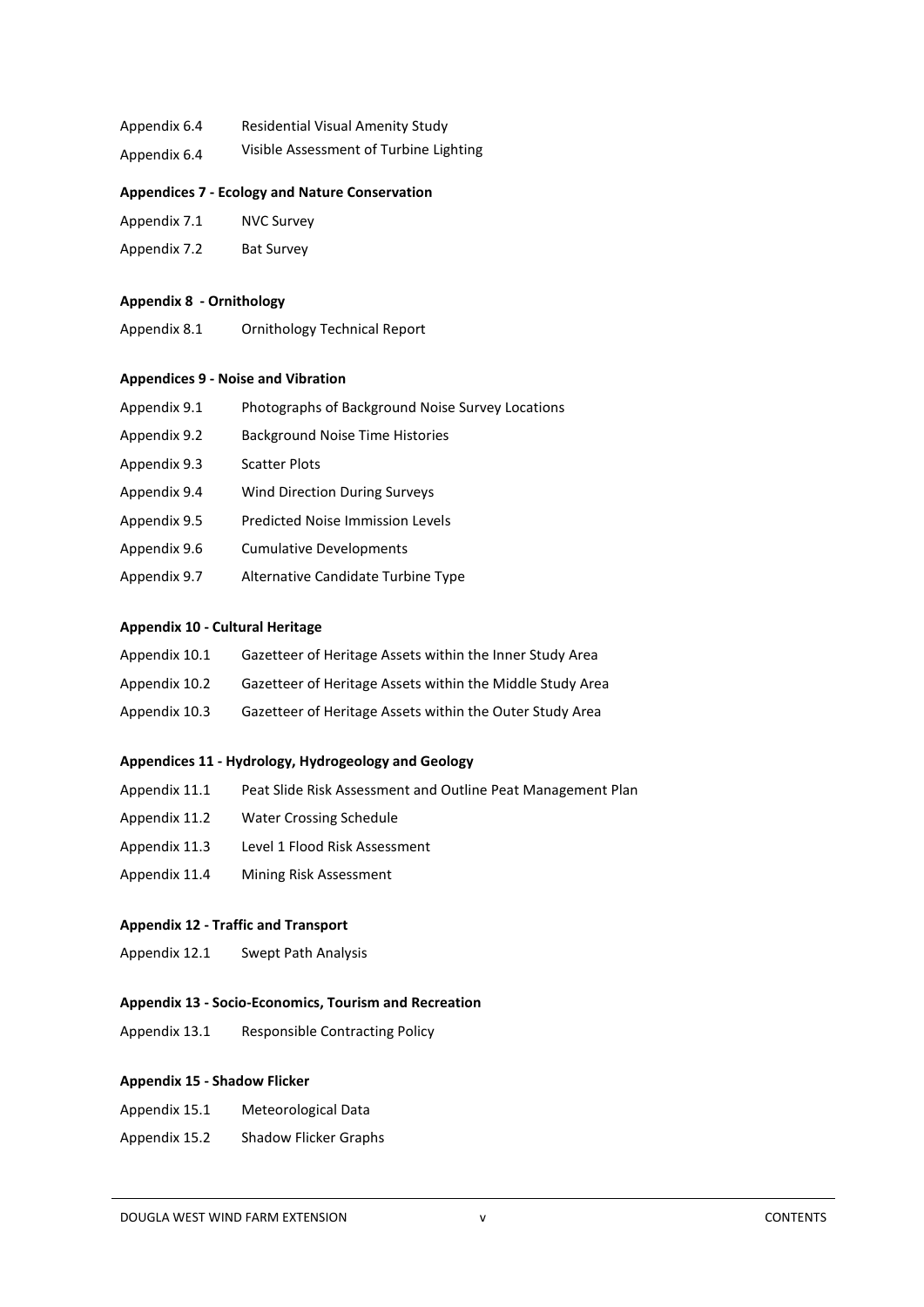# **Volume 4**

## **Viewpoint Visualisations**

| Figure 6.32a | Viewpoint 1 - Braehead, Coalburn (Baseline Photo and Future Baseline Photo)                |
|--------------|--------------------------------------------------------------------------------------------|
| Figure 6.32b | Viewpoint 1 - Braehead, Coalburn (Future Baseline Photo and Cumulative Wireline)           |
| Figure 6.32c | Viewpoint 1 - Braehead, Coalburn (Wireline)                                                |
| Figure 6.32d | Viewpoint 1 - Braehead, Coalburn (Cumulative Photomontage)                                 |
| Figure 6.33a | Viewpoint 2 - M74 Overbridge (Baseline Photo and Future Baseline Photo)                    |
| Figure 6.33b | Viewpoint 2 - M74 Overbridge (Future Baseline Photo and Cumulative Wireline)               |
| Figure 6.33c | Viewpoint 2 - M74 Overbridge (Wireline)                                                    |
| Figure 6.33d | Viewpoint 2 - M74 Overbridge (Cumulative Photomontage)                                     |
| Figure 6.34a | Viewpoint 3 - Monument at Douglas Castle (Baseline Photo and Future Baseline Photo)        |
| Figure 6.34b | Viewpoint 3 - Monument at Douglas Castle (Future Baseline Photo and Cumulative Wireline)   |
| Figure 6.34c | Viewpoint 3 - Monument at Douglas Castle (Wireline)                                        |
| Figure 6.34d | Viewpoint 3 - Monument at Douglas Castle (Cumulative Photomontage)                         |
| Figure 6.35a | Viewpoint 4 - B7078 South of Lesmahagow (Baseline Photo and Future Baseline Photo)         |
| Figure 6.35b | Viewpoint 4 - B7078 South of Lesmahagow (Future Baseline Photo and Cumulative Wireline)    |
| Figure 6.35c | Viewpoint 4 - B7078 South of Lesmahagow (Wireline)                                         |
| Figure 6.35d | Viewpoint 4 - B7078 South of Lesmahagow (Cumulative Photomontage)                          |
| Figure 6.36a | Viewpoint 5 - A70 Rigside (Baseline Photo and Future Baseline Photo)                       |
| Figure 6.36b | Viewpoint 5 - A70 Rigside (Future Baseline Photo and Cumulative Wireline)                  |
| Figure 6.36c | Viewpoint 5 - A70 Rigside (Wireline)                                                       |
| Figure 6.36d | Viewpoint 5 - A70 Rigside (Cumulative Photomontage)                                        |
| Figure 6.37a | Viewpoint 6 - Black Hill (Baseline Photo and Future Baseline Photo)                        |
| Figure 6.37b | Viewpoint 6 - Black Hill (Future Baseline Photo and Cumulative Wireline)                   |
| Figure 6.37c | Viewpoint 6 - Black Hill (Wireline)                                                        |
| Figure 6.37d | Viewpoint 6 - Black Hill (Cumulative Photomontage)                                         |
| Figure 6.38a | Viewpoint 7 - Hyndford Bridge (Baseline Photo and Future Baseline Photo)                   |
| Figure 6.38b | Viewpoint 7 - Hyndford Bridge (Future Baseline Photo and Cumulative Wireline)              |
| Figure 6.38c | Viewpoint 7 - Hyndford Bridge (Wireline)                                                   |
| Figure 6.38d | Viewpoint 7 - Hyndford Bridge (Cumulative Photomontage)                                    |
| Figure 6.39a | Viewpoint 8 - Tinto Hill (Baseline Photo and Future Baseline Photo)                        |
| Figure 6.39b | Viewpoint 8 - Tinto Hill (Future Baseline Photo and Cumulative Wireline)                   |
| Figure 6.39c | Viewpoint 8 - Tinto Hill (Wireline)                                                        |
| Figure 6.39d | Viewpoint 8 - Tinto Hill (Cumulative Photomontage)                                         |
| Figure 6.40a | Viewpoint 9 - A70 East of Monksfoot Bridge (Baseline Photo and Future Baseline Photo)      |
| Figure 6.40b | Viewpoint 9 - A70 East of Monksfoot Bridge (Future Baseline Photo and Cumulative Wireline) |
| Figure 6.40c | Viewpoint 9 - A70 East of Monksfoot Bridge (Wireline)                                      |
| Figure 6.40d | Viewpoint 9 - A70 East of Monksfoot Bridge (Cumulative Photomontage)                       |
| Figure 6.41a | Viewpoint 10 - Victory Park Muirkirk (Baseline Photo and Future Baseline Photo)            |
| Figure 6.41b | Viewpoint 10 - Victory Park Muirkirk (Future Baseline Photo and Cumulative Wireline)       |
| Figure 6.41c | Viewpoint 10 - Victory Park Muirkirk (Wireline)                                            |
|              |                                                                                            |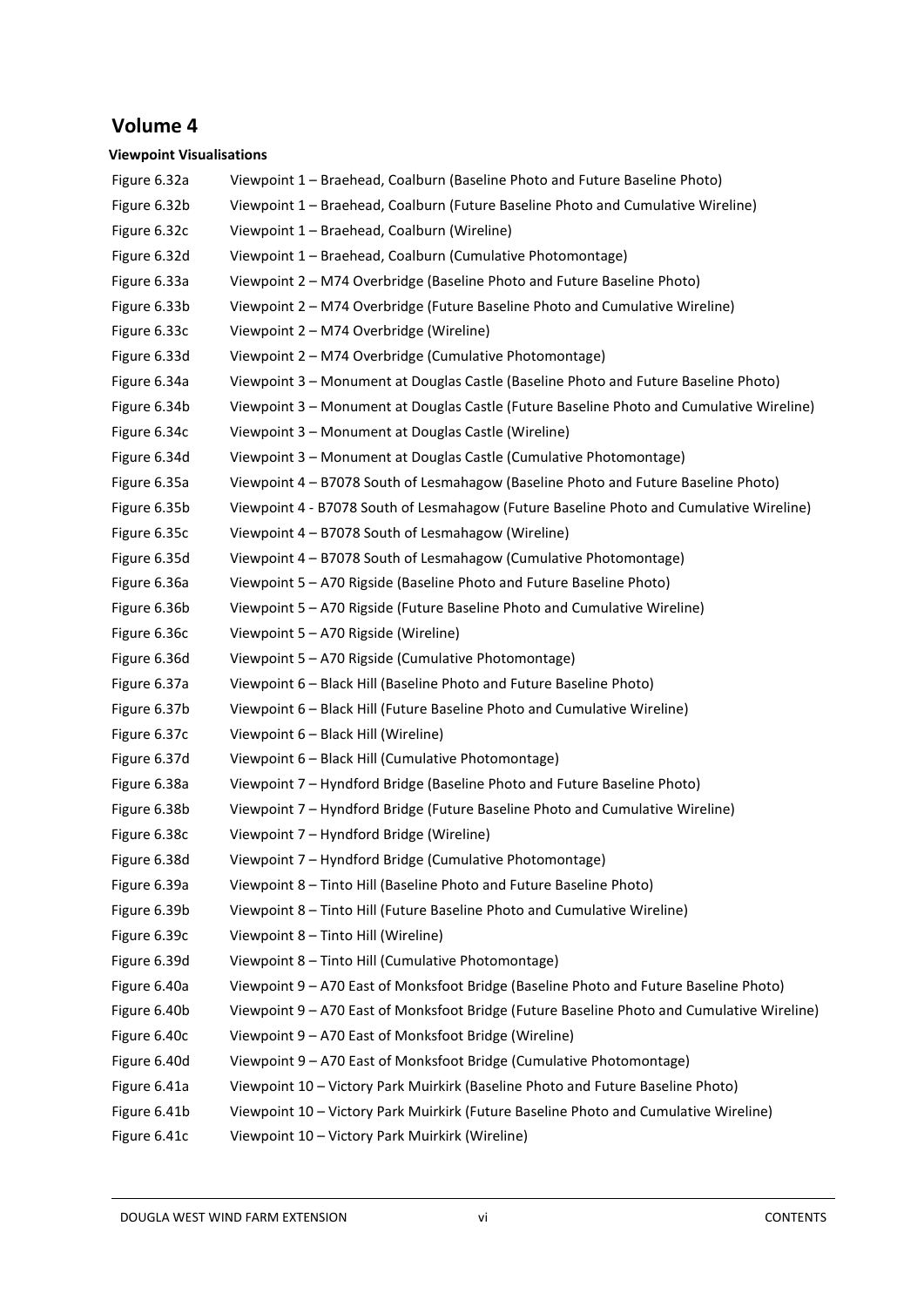| Figure 6.41d | Viewpoint 10 - Victory Park Muirkirk (Cumulative Photomontage)                                      |
|--------------|-----------------------------------------------------------------------------------------------------|
| Figure 6.42a | Viewpoint 11 - Cairn Kinney (Baseline Photograph and Fuure Baseline Photograph)                     |
| Figure 6.42b | Viewpoint 11 - Cairn Kinney (Future Baseline Photo and Cumulative Wireline)                         |
| Figure 6.42c | Viewpoint 11 - Cairn Kinney (Wireline)                                                              |
| Figure 6.42d | Viewpoint 11 - Cairn Kinney (Cumulative Photomontage)                                               |
| Figure 6.43a | Viewpoint 12 - East of Glespin on A70 (Baseline Photo and Future Baseline Photo)                    |
| Figure 6.43b | Viewpoint 12 - East of Glespin on A70 (Future Baseline Photo and Cumulative Wireline)               |
| Figure 6.43c | Viewpoint 12 - East of Glespin on A70 (Wireline)                                                    |
| Figure 6.43d | Viewpoint 12 - East of Glespin on A70 (Cumulative Photomontage)                                     |
| Figure 6.44a | Viewpoint 13 - Auchensaugh Hill (Baseline Photo and Future Baseline Photo)                          |
| Figure 6.44b | Viewpoint 13 - Auchensaugh Hill (Future Baseline Photo and Cumulative Wireline)                     |
| Figure 6.44c | Viewpoint 13 - Auchensaugh Hill (Wireline)                                                          |
| Figure 6.44d | Viewpoint 13 - Auchensaugh Hill (Cumulative Photomontage)                                           |
| Figure 6.45a | Viewpoint 14 - Nether Wellwood A70 (Baseline Photo and Future Baseline Photo)                       |
| Figure 6.45b | Viewpoint 14 - Nether Wellwood A70 (Future Baseline Photo and Cumulative Wireline)                  |
| Figure 6.45c | Viewpoint 14 - Nether Wellwood A70 (Wireline)                                                       |
| Figure 6.45d | Viewpoint 14 - Nether Wellwood A70 (Cumulative Photomontage)                                        |
| Figure 6.46a | Viewpoint 15 - Cairn Table (Baseline Photo and Future Baseline Photo)                               |
| Figure 6.46b | Viewpoint 15 - Cairn Table (Future Baseline Photo and Cumulative Wireline)                          |
| Figure 6.46c | Viewpoint 15 - Cairn Table (Wireline)                                                               |
| Figure 6.46d | Viewpoint 15 - Cairn Table (Cumulative Photomontage)                                                |
| Figure 6.47a | Viewpoint 16 - Douglas (Baseline Photo and Future Baseline Photo)                                   |
| Figure 6.47b | Viewpoint 16 - Douglas (Future Baseline Photo and Cumulative Wireline)                              |
| Figure 6.47c | Viewpoint 16 - Douglas (Wireline)                                                                   |
| Figure 6.47d | Viewpoint 16 - Douglas (Cumulative Photomontage)                                                    |
| Figure 6.48a | Viewpoint 17 - Jct of A70 and Station Rd Douglas (Baseline Photo and Future Baseline Photo)         |
| Figure 6.48b | Viewpoint 17 - Jct of A70 and Station Rd Douglas (Future Baseline Photo and Cumulative<br>Wireline) |
| Figure 6.48c | Viewpoint 17 - Jct of A70 and Station Rd Douglas (Wireline)                                         |
| Figure 6.48d | Viewpoint 17 - Jct of A70 and Station Rd Douglas (Cumulative Photomontage)                          |

# **Lighting Assessment Visualisations (Appendix 6.5)**

| Figure 1a-d | Viewpoint 1 - Braehead, Coalburn      |
|-------------|---------------------------------------|
| Figure 2a-d | Viewpoint 10 - Victory Park, Muirkirk |
| Figure 3a-d | Viewpoint 16 - Douglas                |